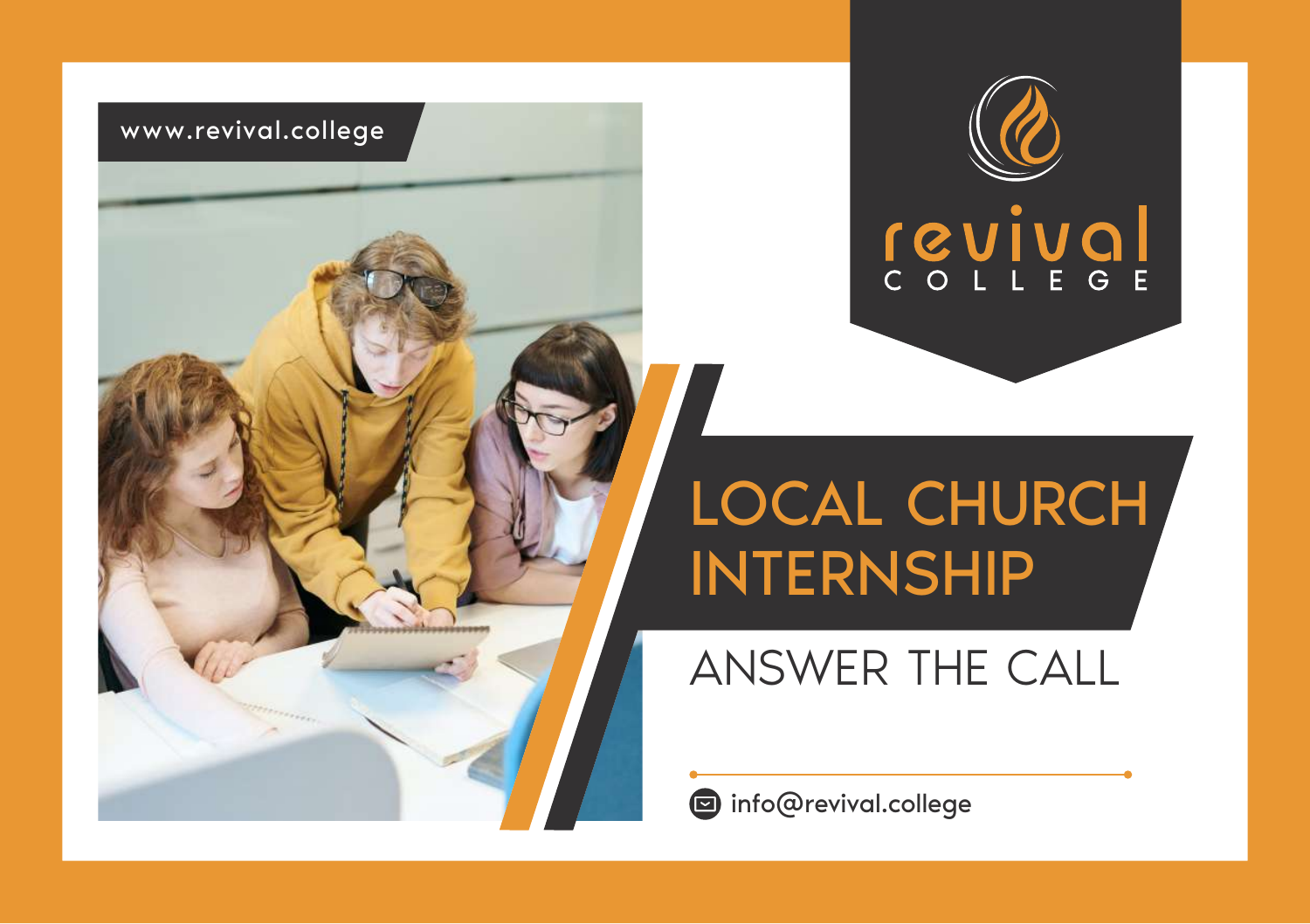**K** Walking with Revival College on this journey of discovery and obedience to God's direction over my life has been incredible. A time of building myself up in the Word and skill through the practical units offered. And the irreplaceable time spent at camp has been foundationally ground breaking for me through the ministry of the Holy Spirit.

> **~Joel~ Student 2021**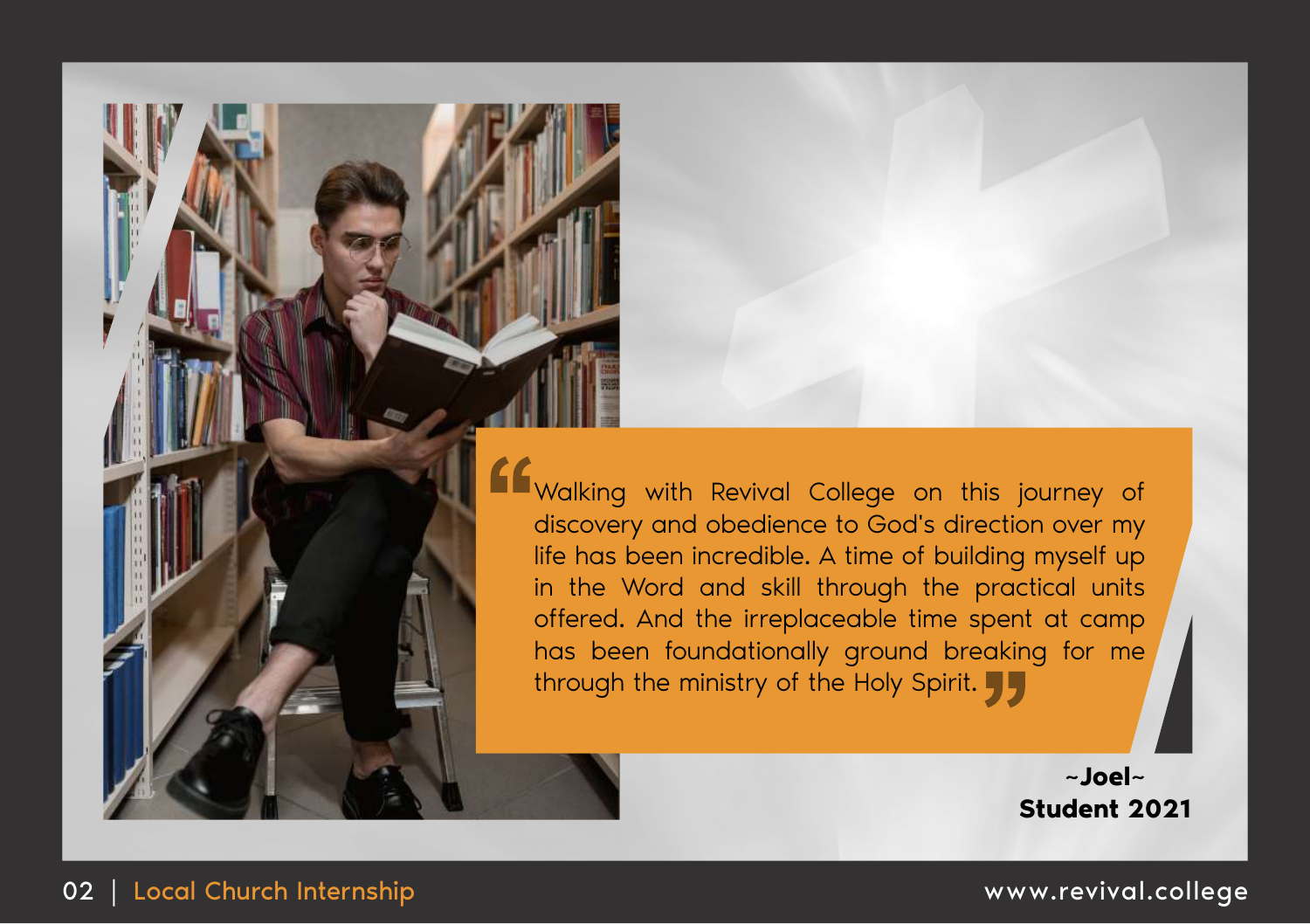



*Our heart is to see people answer the call, and be trained, equipped, and released into fulfilling the Kingdom work God has for them.*

The mission of Revival College is to partner with local CRC churches to teach, train, and equip men and women in a discipling context for the work of Christian ministry and mission.

Building strong relationships and community within the cohort is a priority, as we have seen the value of people discovering a network to call family as they move through life and ministry.

Revival College exists to equip believers for His brilliant calling on their lives. History is filled with men and women who changed the world by taking a risk and following God into all He has for them. Could you be the next history maker? Will you answer the call?

Pr. Chris Carmody National Training Director

www.revivalcollege.com info@revivalcollege.com info@revivalcollege.com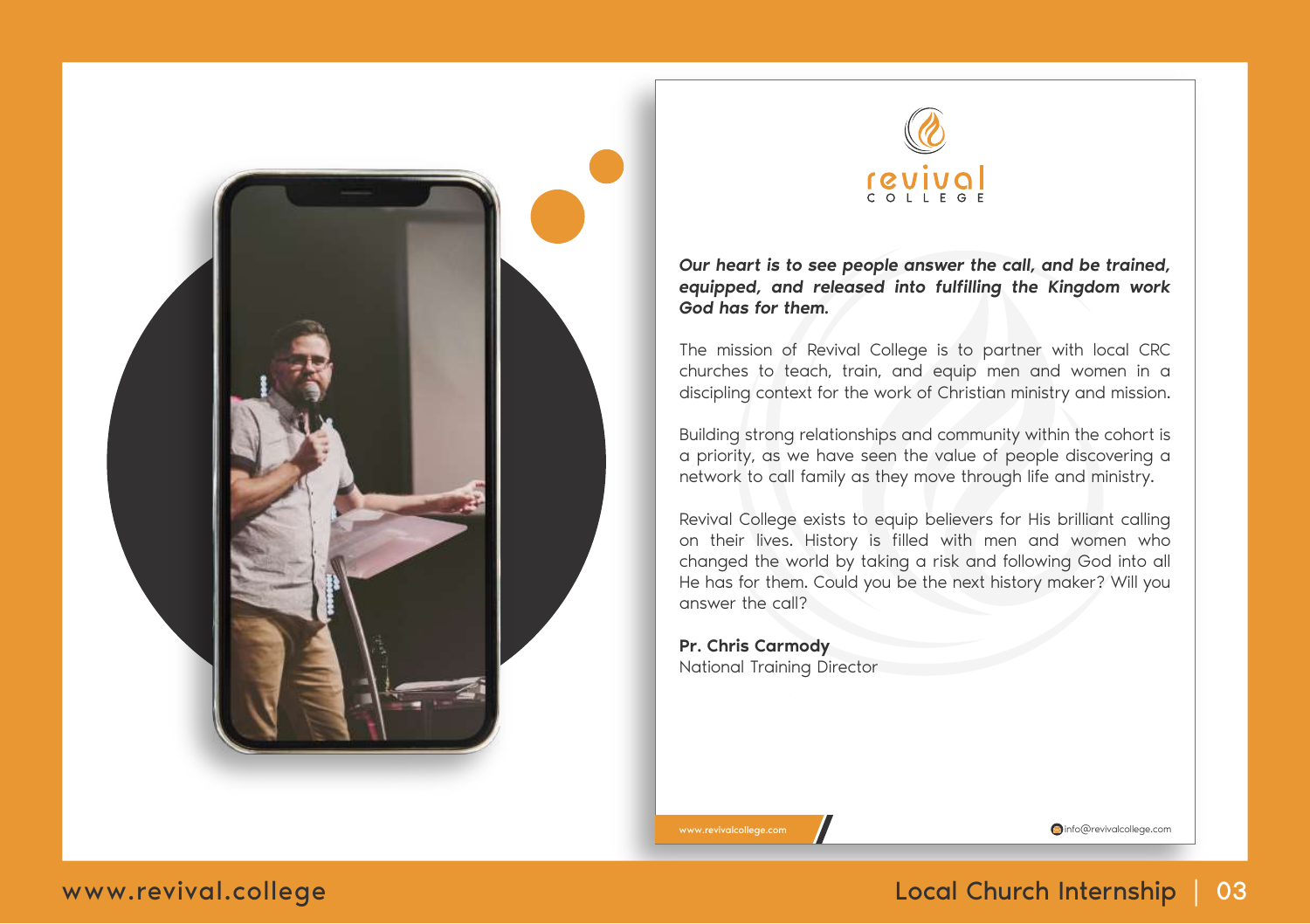### **BENEFITS**

Participants will study with Revival College, while gaining practical ministry experience and receiving leadership training in various areas in their local church.

The length of the internship will usually equal the period of study; however, it is expected to be a period of 12 months.

- Increased enthusiasm levels
- Increased activity and productivity levels
- Increased opportunity to cultivate belonging, empowerment and participation
- A weekly platform for consistent culture development within your church; seeing interns take hold of your church's vision in a new and powerful way

The length of the internship will usually equal the period of study; however, it is expected to be a period of 12 months.

### BENEFITS TO A CHURCH BENEFITS TO AN INTERN

- Increased opportunities to be regularly discipled by key leaders in your church
- Feeling a greater sense of involvement and ownership in the church and its work in the community
- Increased accountability with study, as study sessions can be scheduled into intern hours
- Increased exposure to a broader range of serving opportunities

*Having one or more interns serve in your church throughout the week is a great way to increase productivity, as well as invest consistently and meaningfully in the lives of those with a heart to serve.*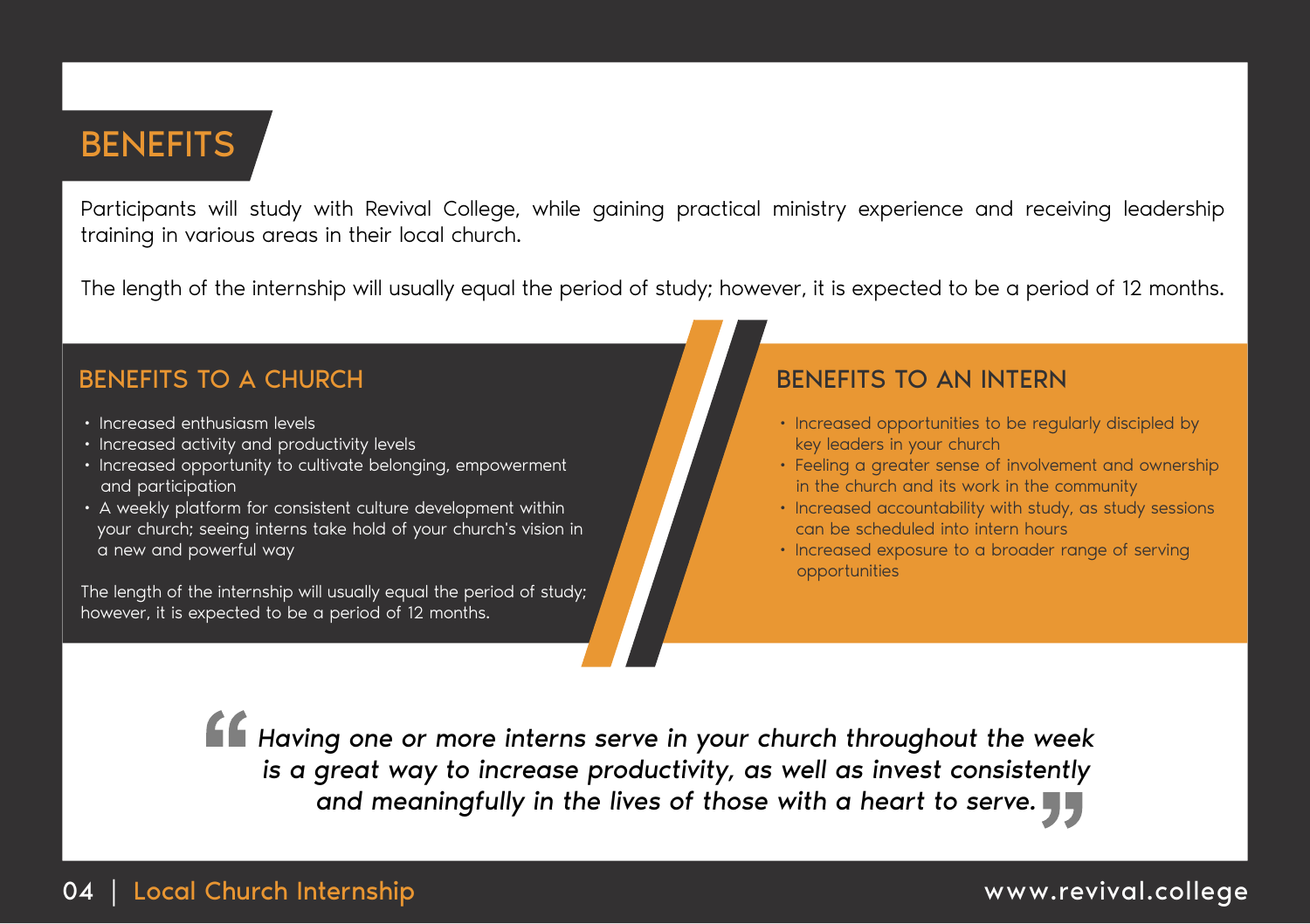### What could an internship look like?

Interns may select to study part-time or full-time, which depending on your church size and needs, requires them to spend between 1-3 days at the church for their internship hours. They may also elect to study an accredited or unaccredited program.

Accredited students may be eligible for Fee-help and Austudy. Upon successful completion, students will graduate with a fully accredited Award from their course institution, as well as receive a graduation certificate from Revival College.

All students will be welcomed and expected to attend at least one of Revival College's Facilitation camps, which will also allow them to be part of the broader cohort.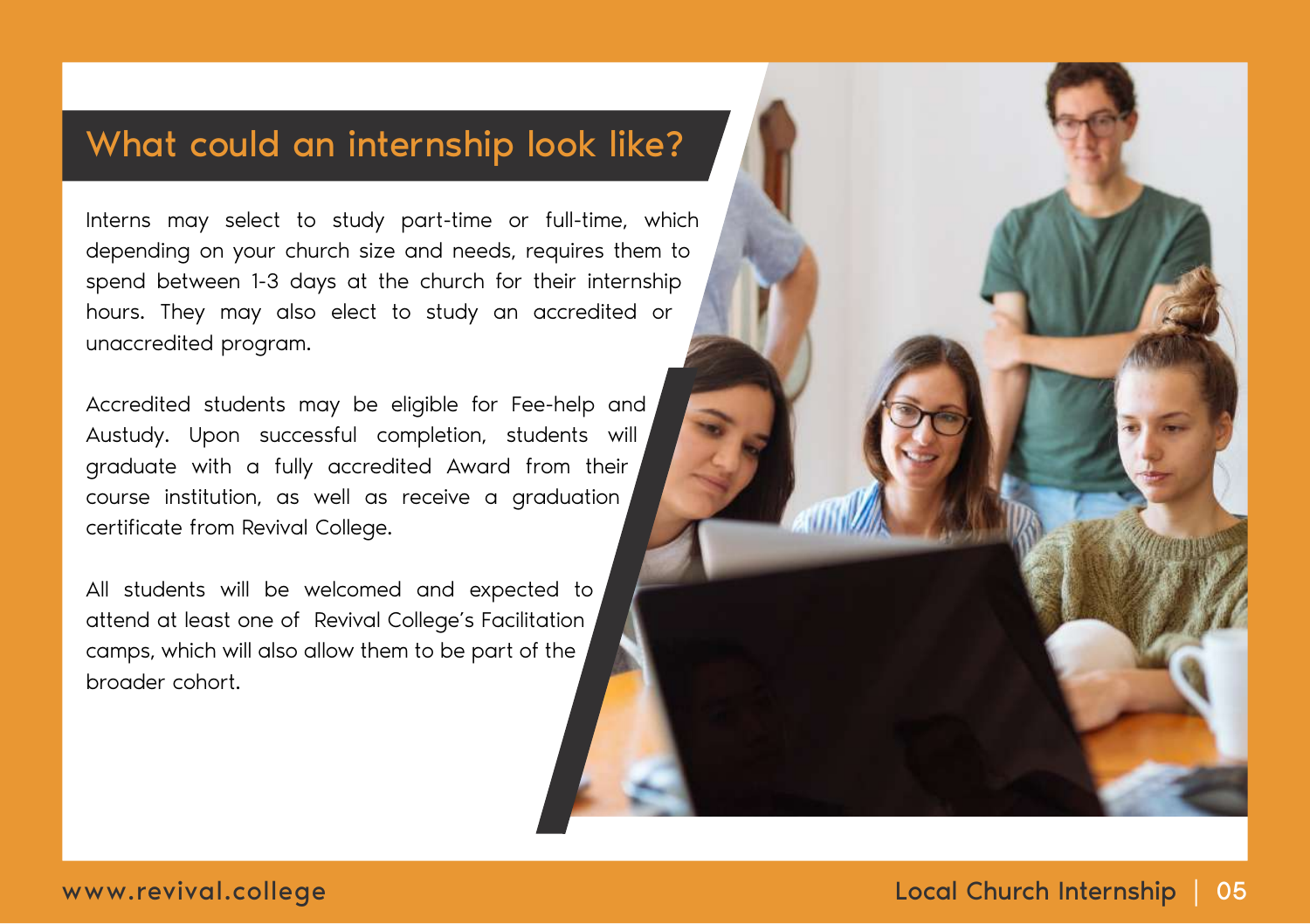- Undertake various tasks and responsibilities in different areas of ministry within the church as required
- Undertake additional responsibilities in their diploma specialisation stream as required
- Attend all structured study sessions and group facilitations as coordinated on their intern days
- Undertake any further local church-initiated training programs
- Commit to any further local church-initiated service programs as required

### Internship Requirements Time Commitments: One full day

Intern hours may be flexible between participants and can be a full-day or several half-days.

However, certain elements of the weekly internship schedule are mandatory and must be attended at the same time by all interns

### Sample Time Table

| $9:00$ am  | Devotion and prayer                         | $1:15$ pm          | Leadership development or in-house training |
|------------|---------------------------------------------|--------------------|---------------------------------------------|
| $9:30$ am  | Local church training (by pastor or leader) | 2:45 <sub>pm</sub> | Afternoon break                             |
| 10:30am    | Morning break                               | 3:00 <sub>pm</sub> | Ministry tasks and responsibilities         |
| $10:45$ am | Coursework                                  | 4:45pm             | Debrief                                     |
| 12:30pm    | Lunch with other interns and staff          | 5:00pm             | Finish                                      |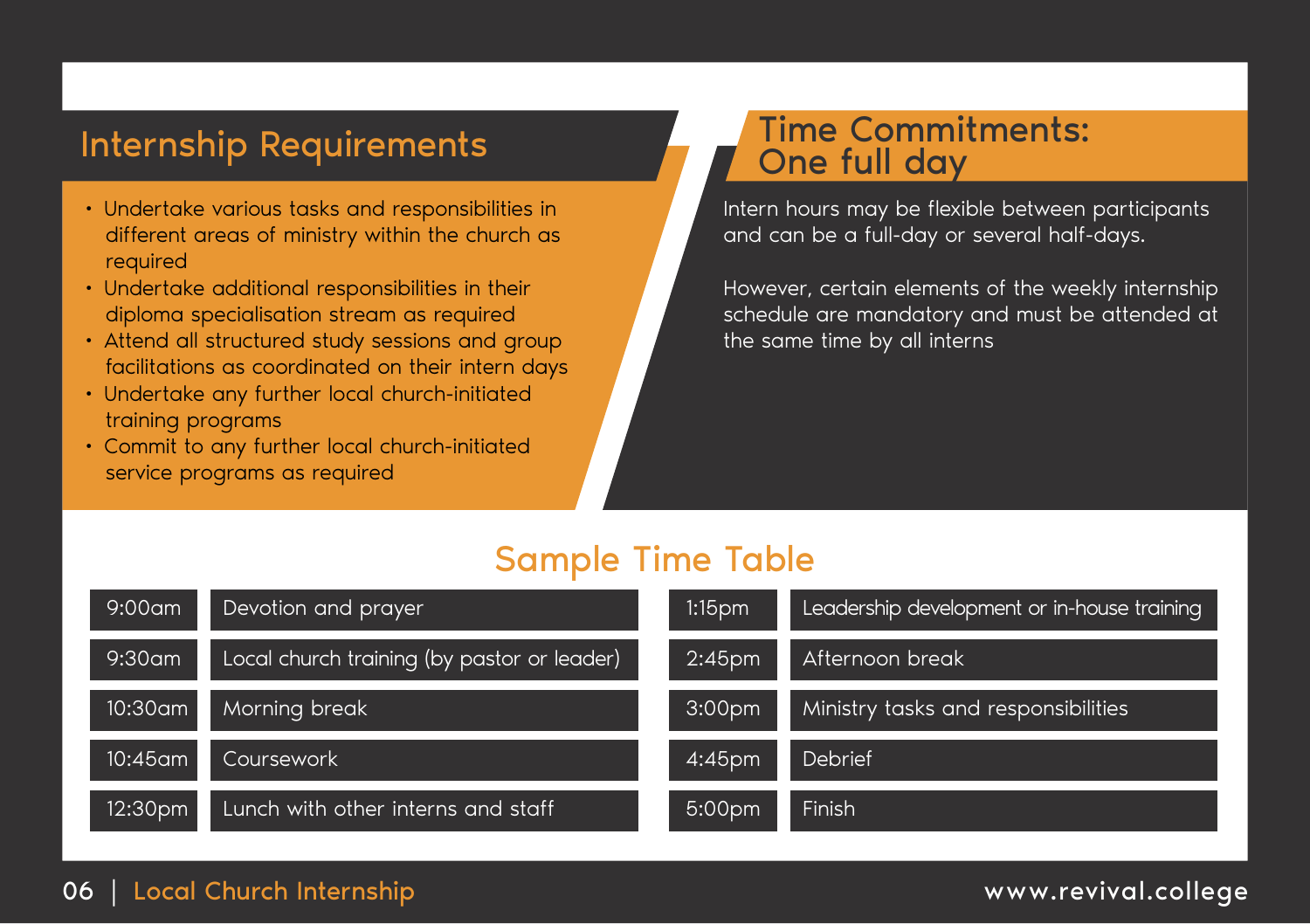Our camps incorporate in-depth discussion and practical application opportunities, as well as the chance to build life-long friendships.

Higher Education Camps - these week-long camps are held at the beginning of each study period from Monday to Friday. Students are encouraged to arrive Sunday evening where possible, as the program commences in full on Monday morning.

Vocational Education and Training (VET) - these camps are held from Thursday evening until late Saturday morning, allowing all students to return home for church on Sunday.

### Our Camps Additional Tool

visit revival.college/resources

### These tools include:

- Sample Contract Agreement
- Sample Time Table

*The templates, as you'll see, are quite simple. Time commitments, daily schedules and requirements are suggestions only. This is to allow room for you to establish your own way of running a program in-line with your local church vision.*

We understand that the best intern program, is the one that works for you. As such, our template is a flexible guide which can be easily altered so that it best meets your church's needs.

Please contact info@revival.college for more information